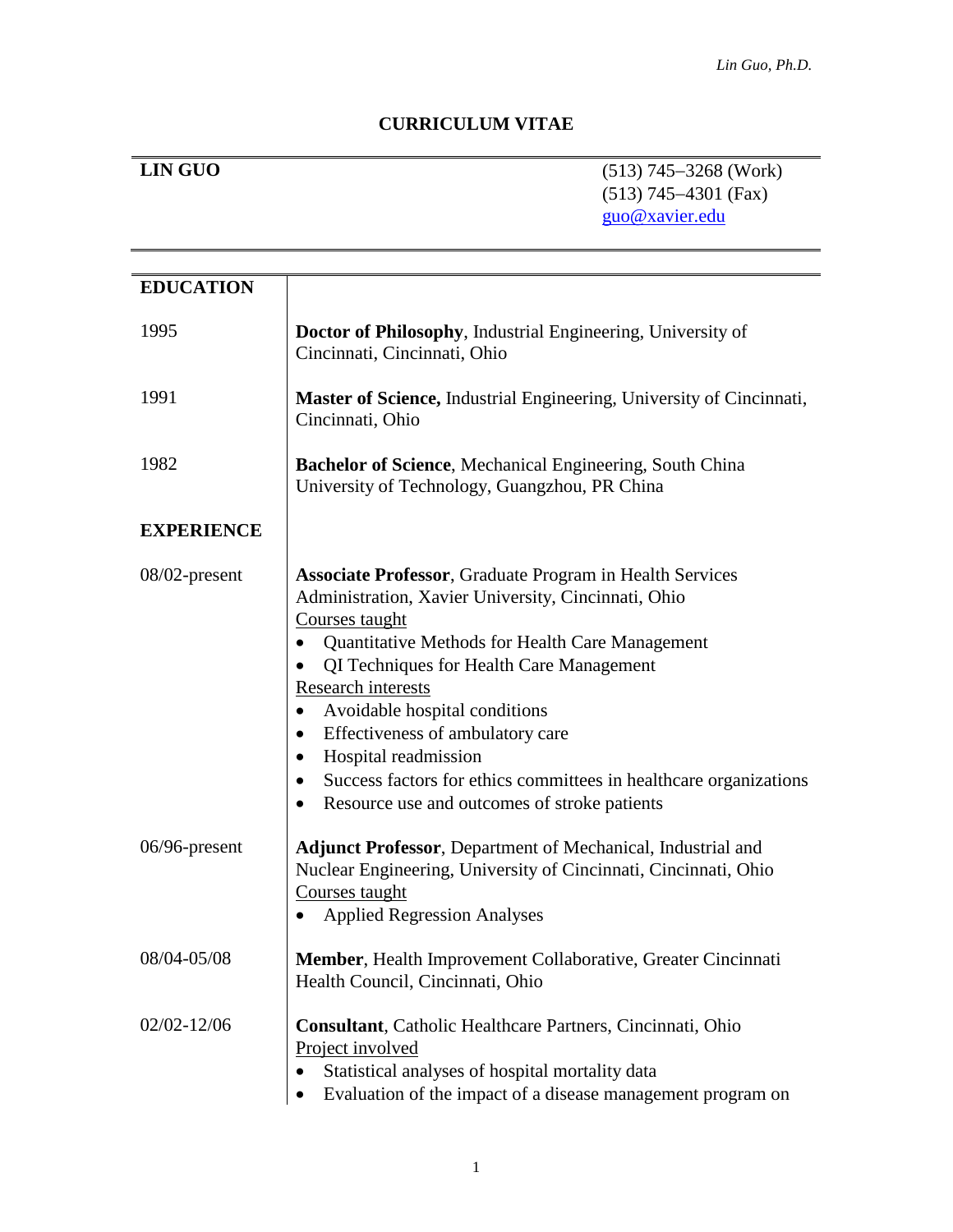|             | hospitalized heart failure patients<br>Evaluation of the impact of a partnership on a disease<br>$\bullet$<br>management program for hospitalized heart failure patients                                                                                                                                                                                                       |
|-------------|--------------------------------------------------------------------------------------------------------------------------------------------------------------------------------------------------------------------------------------------------------------------------------------------------------------------------------------------------------------------------------|
| 08/96-07/02 | <b>Assistant Professor, Graduate Program in Health Services</b><br>Administration, Xavier University, Cincinnati, Ohio<br>Courses taught<br>Quantitative Methods for Health Care Management<br>٠<br><b>CQI</b> Techniques for Health Care Management<br>$\bullet$                                                                                                              |
| 06/99-09/99 | Consultant, Cincinnati Branch of American Children Foundation,<br>Cincinnati, Ohio<br>Enrollment of children in working families to State Children<br>Health Insurance Program (SCHIP)                                                                                                                                                                                         |
| 05/94-08/96 | Data Analyst, Graduate Program in Health Services Administration,<br>Xavier University, Cincinnati, Ohio<br>Projects involved<br>Choice Wise handbook evaluation<br>Hospital readmission as quality indicator<br>$\bullet$<br>Physician resource management in New Brunswick, Canada<br>$\bullet$<br>Teaching evaluation database<br>$\bullet$<br>Student application database |
| 09/95-12/95 | <b>Instructor</b> , Department of Mechanical, Industrial and Nuclear<br>Engineering, University of Cincinnati, Cincinnati, Ohio<br>Course taught<br>Ergonomics<br>$\bullet$                                                                                                                                                                                                    |
| 09/91-10/95 | <b>Research Assistant, Fernald Environmental Restoration</b><br>Management Corporation, Fernald, Ohio<br>Projects involved<br>Job requirement evaluation<br>Ergonomics risk assessment in work place<br>Redesign of workstation                                                                                                                                                |
| 07/93-05/95 | Research Associate, Department of Mechanical, Industrial and<br>Nuclear Engineering, University of Cincinnati, Cincinnati, Ohio<br>Projects involved<br>Ergonomic risk factor classification and assessment<br>Postural classification and assessment<br>Prototype design of computer peripheral equipment                                                                     |
| 06/93-05/94 | Statistics Consultant, Bethesda Work Capacity Centers, Cincinnati,                                                                                                                                                                                                                                                                                                             |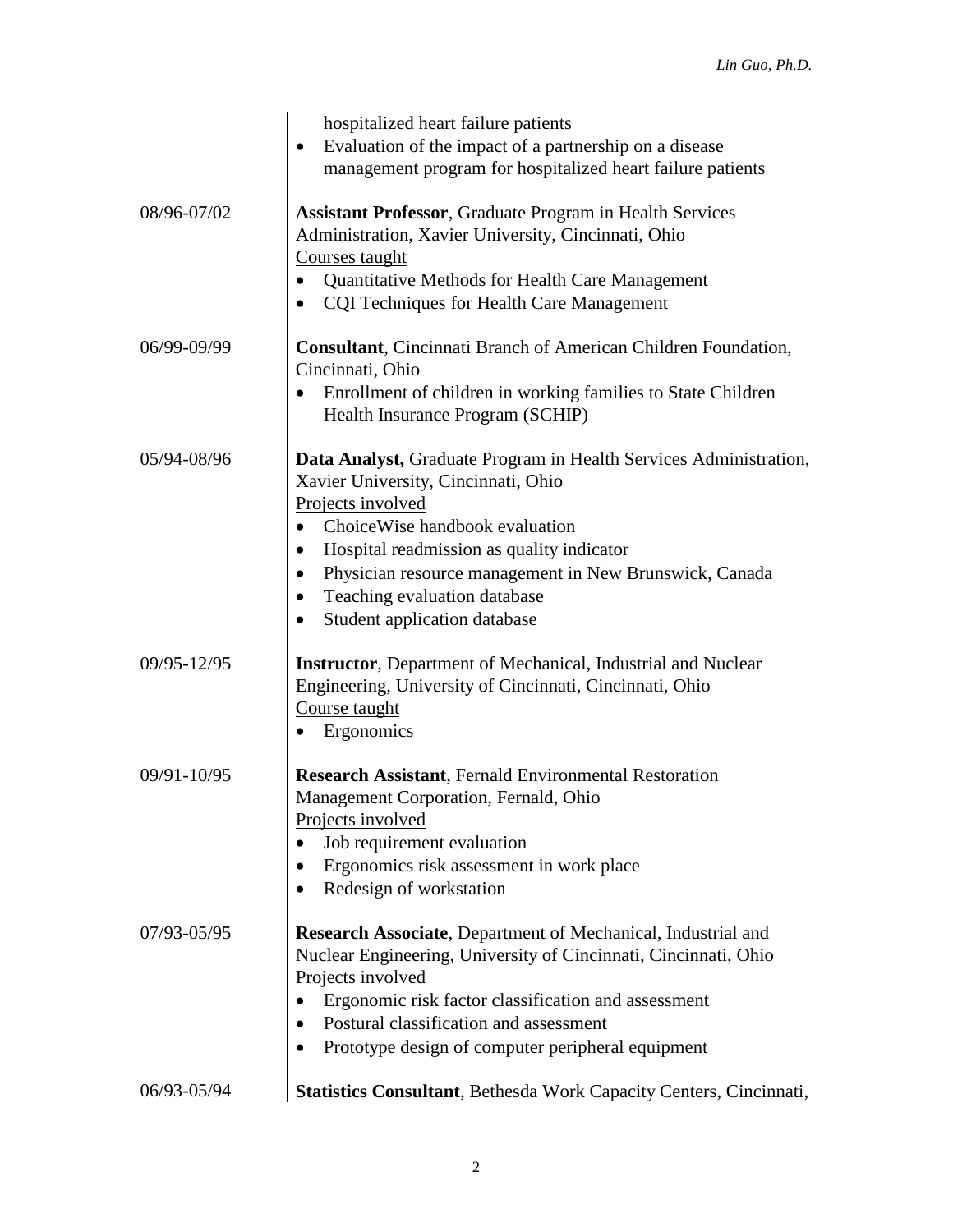|             | Ohio                                                                                                                                                                                    |
|-------------|-----------------------------------------------------------------------------------------------------------------------------------------------------------------------------------------|
|             | Project involved                                                                                                                                                                        |
|             | Statistical analyses of injury data                                                                                                                                                     |
|             |                                                                                                                                                                                         |
| 09/90-08/92 | Teaching Assistant, Department of Mechanical, Industrial and<br>Nuclear Engineering, University of Cincinnati, Cincinnati, Ohio<br>Courses assisted<br>Experimental design<br>$\bullet$ |
|             | Ergonomics<br>$\bullet$                                                                                                                                                                 |
|             | Other Industrial Engineering courses<br>$\bullet$                                                                                                                                       |
| 06/91-09/91 | Research Assistant, H. B. Maynard and Company, Inc., Pittsburgh,<br>Pennsylvania.<br>Project involved                                                                                   |
|             | Development of an ergonomic assessment system to be used as a<br>supplement to the MOST Work Measurement System®                                                                        |
| 04/91-08/91 | Research Assistant, Maintenance Department, University Hospital,<br>Cincinnati, Ohio<br>Projects involved<br>Ergonomics risk assessment                                                 |
|             | Implementation of a physical exercise program to reduce the risk<br>$\bullet$                                                                                                           |
|             | of injury and improve work efficiency                                                                                                                                                   |
| 09/89-06/90 | <b>Research Assistant</b> , Department of Industrial Engineering, Western<br>Michigan University, Kalamazoo, Michigan<br>Project involved                                               |
|             | Optimization of production speed                                                                                                                                                        |
| 12/83-08/89 | <b>Deputy Director, Department of Technology Exchange, Guangdong</b><br>Science and Technology Exchange Center with Foreign Countries,<br>Guangzhou, PR China<br>Responsibilities       |
|             | Technology innovation turnkey projects                                                                                                                                                  |
|             | International trade                                                                                                                                                                     |

# **PUBLICATIONS**

# Peer-Review Publications

1. **Guo L**, Hariharan S. Patients Are Not Cars and Staff Are Not Robots: Impact of Differences between Manufacturing and Clinical Operations on Process Improvement. *Knowledge and Process Management: The Journal of Corporate Transformation*. 2012;19(2):53-68.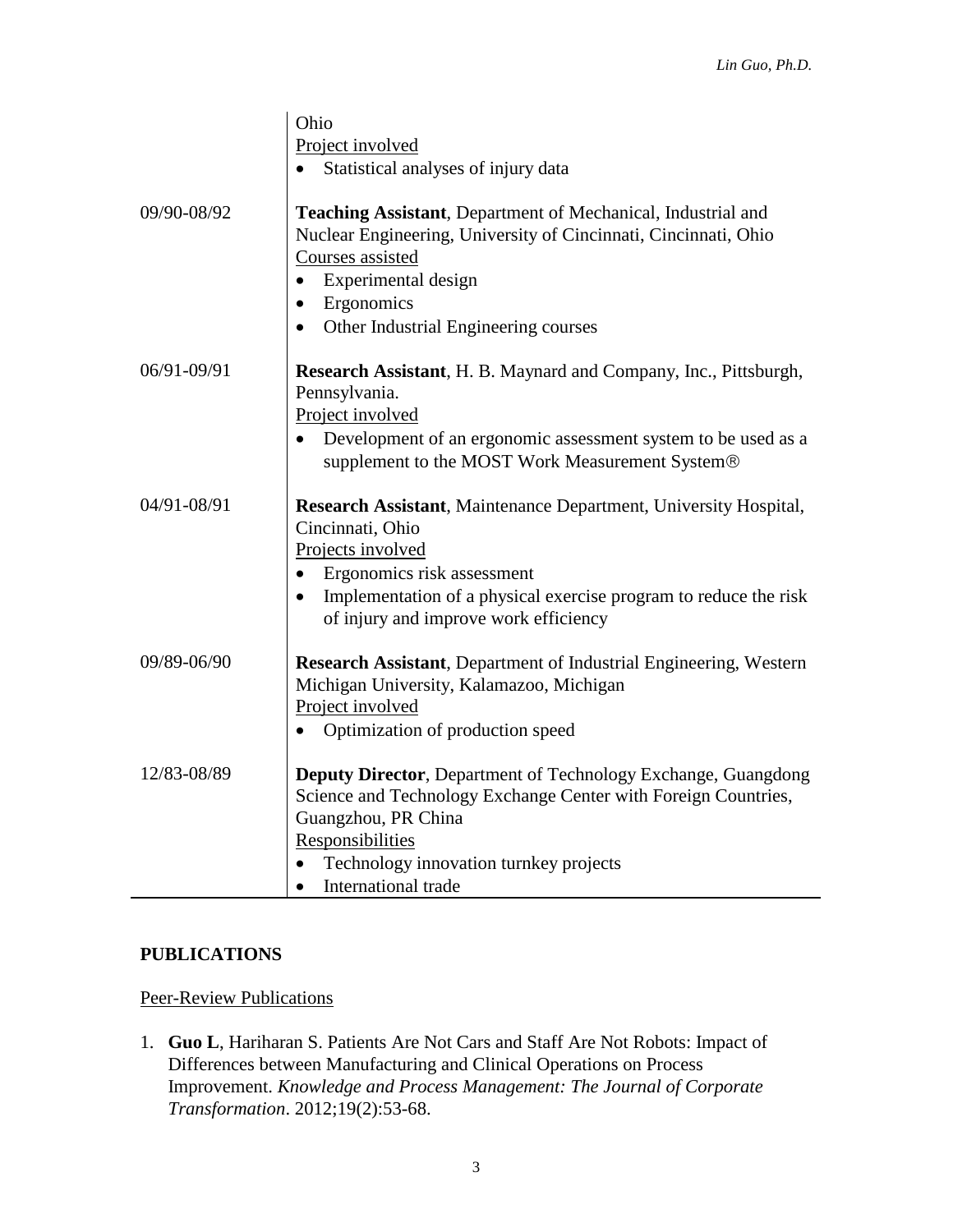- 2. Chung ES, **Guo L**, Casey DE, Bartone C, Menon S, Saghir Syed, Mital A, Kereiakes DJ. Relationship of National Heart Failure Quality Measure Composites to Clinical Outcomes*. American Journal of Medical Quality*. 2008;23(3):168-175.
- 3. **Guo L**, Chung ES, Casey DE, Snow R. Redefining Hospital Readmissions to Better Reflect Clinical Course of Care for Heart Failure Patients. *American Journal of Medical Quality*. 2007;22(2):98-102.
- 4. **Guo L**, Schick IC. The Impact of Committee Characteristics on the Success of Healthcare Ethics Committees. HEC Forum. 2003;15(3):287-299.
- 5. Moore LW, Maiocco G, Schmidt SM, **Guo L**, Estes J. Perspectives of Caregivers of Stroke Survivors: Implications for Nursing. *MEDSURG Nursing*. 2002;11(6):289-295.
- 6. Schmidt SM, **Guo L**, Moore LW, Estes J. Comparison of Stroke Rehabilitation Outcomes and Cost between Long Term Facility and Rehabilitation Hospital. A*merican Journal of Epidemiology Abstracts*. 2002;155:245.
- 7. Schmidt S, **Guo L**, Scheer S. Changes in the Status of Hospitalized Stroke Patients since Inception of Prospective Payment System in 1983. *Archives of Physical Medicine and Rehabilitation*. 2002;83(7):894-8.
- 8. Hankins RW, **Guo L**, Bentley LA. Recruiting Physicians and Long Term Viability: Perspective of Physicians and Practice Managers. *Journal of Health Care Finance*. 2002;29(1):76-86.
- 9. MacDowell M, **Guo L**, Short A. Preventive Health Services Use, Lifestyle Health Behavior Risks, and Self-Reported Health Status of Women in Ohio by Ethnicity and Completed Education Status. *Women's Health Issues*. 2002;12(2):96-102.
- 10. **Guo L**, MacDowell M., Levin L., Hornung R., Linn S. How Are Age and Payors Related to Avoidable Hospitalization Conditions? *Managed Care Quarterly*. 2001, 9(4):33-42.
- 11. Schick I, **Guo L**. Ethics Committees Identify Success Factors: A National Survey. *HEC Forum*. 2001, 13(4):344-360.
- 12. **Guo L**, Schmidt S, Scheer S. Use of Acute and Subacute Services by Hospitalized Stroke Patients: A Comparison across Payors. *Journal of Nursing Economics*, 2001, 19(3): 107-114.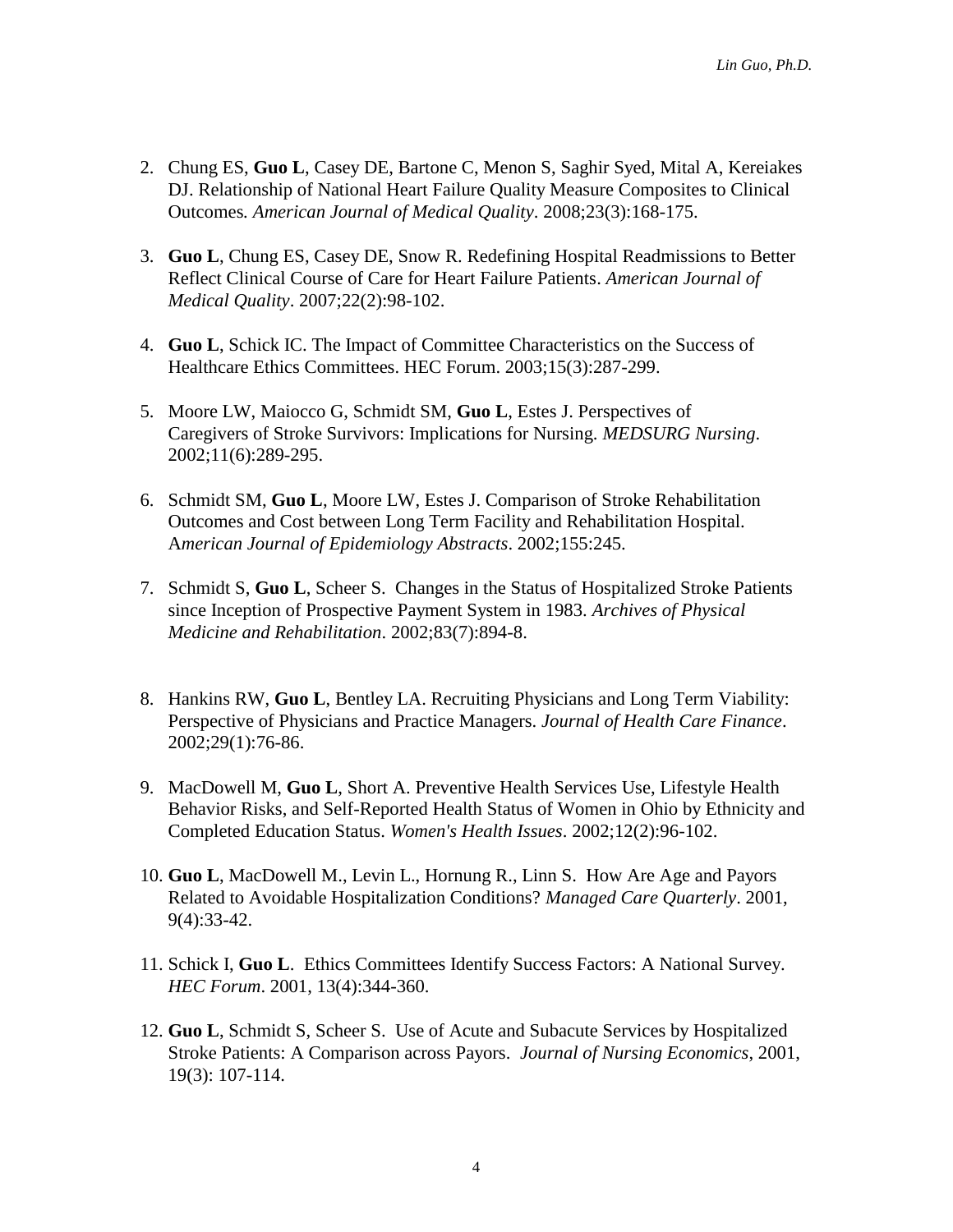- 13. Schmidt S, **Guo L**, Scheer S. Epidemiologic Determination of Community-Based Case Management for Stroke. *Journal of Nursing Administration*, 1999, 29(6):40-48.
- 14. Hernandez L, Genaidy A, Davis S, **Guo L**. A Study of Musculoskeletal Strain Experienced by Nurses. *Occupational Ergonomics*, 1998, 1(2):1-11.
- 15. **Guo L**, Genaidy A, Christensen D, Huntington K. Macro-Ergonomic Risk Assessment in the Nuclear Remediation Industry. *Applied Ergonomics*, 1996, 27(4):241-254.
- 16. Stambough J, Genaidy A, **Guo L**. A Mathematical Lifting Model for the Design of Industrial Lifting Activities. *Journal of Spinal Disorders*, 1995, 8(4):264-277.
- 17. Perry L, Palmer J, Weyrick B, **Guo L**. 1994, An Effective Preemployment Screening Protocol. *Work*, 1994, 4(4):285-292.
- 18. Genaidy A, Karwowski W, **Guo L**, Hidalgo J, Garbutt, G. Physical Training: A Tool for Increasing Work Tolerance Limits of Employees Engaged in Manual Handling Tasks. *Ergonomics*, 1992, 35(9):1081-1102.
- 19. Genaidy AM, Simmons RJ, **Guo L**, Hidalgo J. Can Visual Perception Be Used to Estimate Body Postures? *Ergonomics*, 1992, 36(4):323-329.
- 20. **Guo L**, Genaidy A, Warm J, Karwowski W, Hidalgo J. Effects of Job-Simulated Flexibility and Strength-Flexibility Training Protocols on Maintenance Employees Engaged in Manual Handling Operations. *Ergonomics*, 1992, 35(9):1103-1117.

#### Proceedings

1. Genaidy AM, **Guo L**, Eckart R, Tischbein D. A Postural Stress Analysis System for Evaluation Body Movements and Positions in Industry. *Ergonomics Society Conference*, 1993, Scotland.

#### Books/Chapters

- 1. **Guo L**, Genaidy A, Christensen D, Huntington K. Macro-Ergonomic Risk Assessment in the Nuclear Remediation Industry. In S.A. Robertson (ed.), *Contemporary Ergonomics 1995.* London: Taylor & Francis Ltd., 1995.
- 2. Hernandez L, Genaidy A, Davis S, Alhemoud A, **Guo L**. An Assessment of Musculoskeletal Strain Experienced by Nurses in the Workplace. In S.A. Robertson (ed.), *Contemporary Ergonomics 1995.* London: Taylor & Francis Ltd., 1995.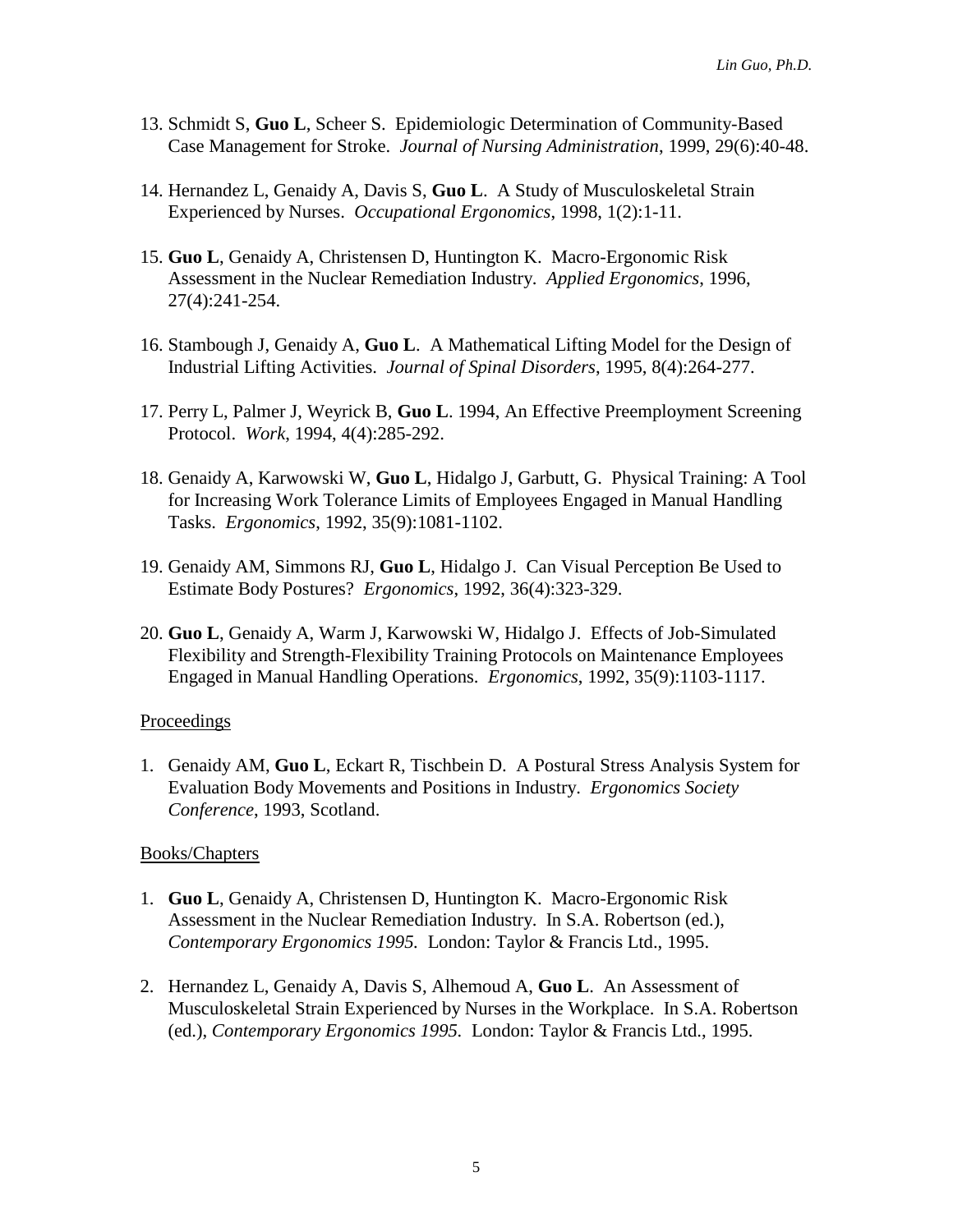- 3. Mital A, **Guo L**. Development of Gross Weight Limit for Wheelchairs for Individuals Suffering from a Cardiac Impairment. In S. Kumar (ed), *Advances in Industrial Ergonomics and Safety IV.* London: Taylor & Francis Ltd., 1992.
- 4. **Guo L**, Genaidy AM, Lento K, Mital A. Effects of Protective Restraints on Discomfort Perceived in the Wrist. In W. Karwowski and J.W. Yates (ed), *Advances in Industrial Ergonomics and Safety III*. London: Taylor & Francis Ltd., 1991.

#### Non-Refereed Publications

1. **Guo L**. Lessons Learned: Technology-Based Instruction. *The Grapevine: The Xavier Faculty Development Newsletter*, 2001, 2(4): 1&6.

# **PRESENTATIONS**

#### Peer-Reviewed Presentations

- 1. "Reducing Heart Failure Hospitalizations and Readmissions without Advanced Practice Nursing – A Call to Action." Quality of Care and Outcomes Research in Cardiovascular Disease and Stroke Conference 2007, American Heart Association, Washington, DC, May 9-11, 2007.
- 2. "Redefining Readmissions to Better Reflect the Clinical Course of Heart Failure Patients." American Heart Association Scientific Sessions 2006, Chicago, Illinois, November 12-15, 2006.
- 3. "The Effect of Heart Failure Trained Advocates on 30 and 60 Day Readmissions," American Heart Association Scientific Sessions 2006, Chicago, Illinois, November 12-15, 2006.
- 4. "Redefining Readmissions to Better Reflect the Clinical Course of Heart Failure Patients." 10<sup>th</sup> Annual Scientific Meeting, Heart Failure Society of America, Seattle, Washington, September 10-13, 2006.
- 5. "The Effect of Heart Failure Trained Advocates on 30 and 60 Day Readmissions," 10<sup>th</sup> Annual Scientific Meeting, Heart Failure Society of America, Seattle, Washington, September 10-13, 2006.
- 6. Scheer S, Schmidt S, **Guo L**. Destinations and Length of Stay of Acute Stroke Survivors in a Large Metropolitan Area. Poster Presentation, 74th Annual Meeting, American Congress of Rehabilitation Medicine, Boston, MA, September 1997.
- 7. Schmidt S, Scheer S, **Guo L**. Community-Based Epidemiological Study of Stroke Patients for Managed Care. "New Dimensions in Nursing Research: Expanding the Foundations of Practice" Conference, Merrillville, IN, November 1997.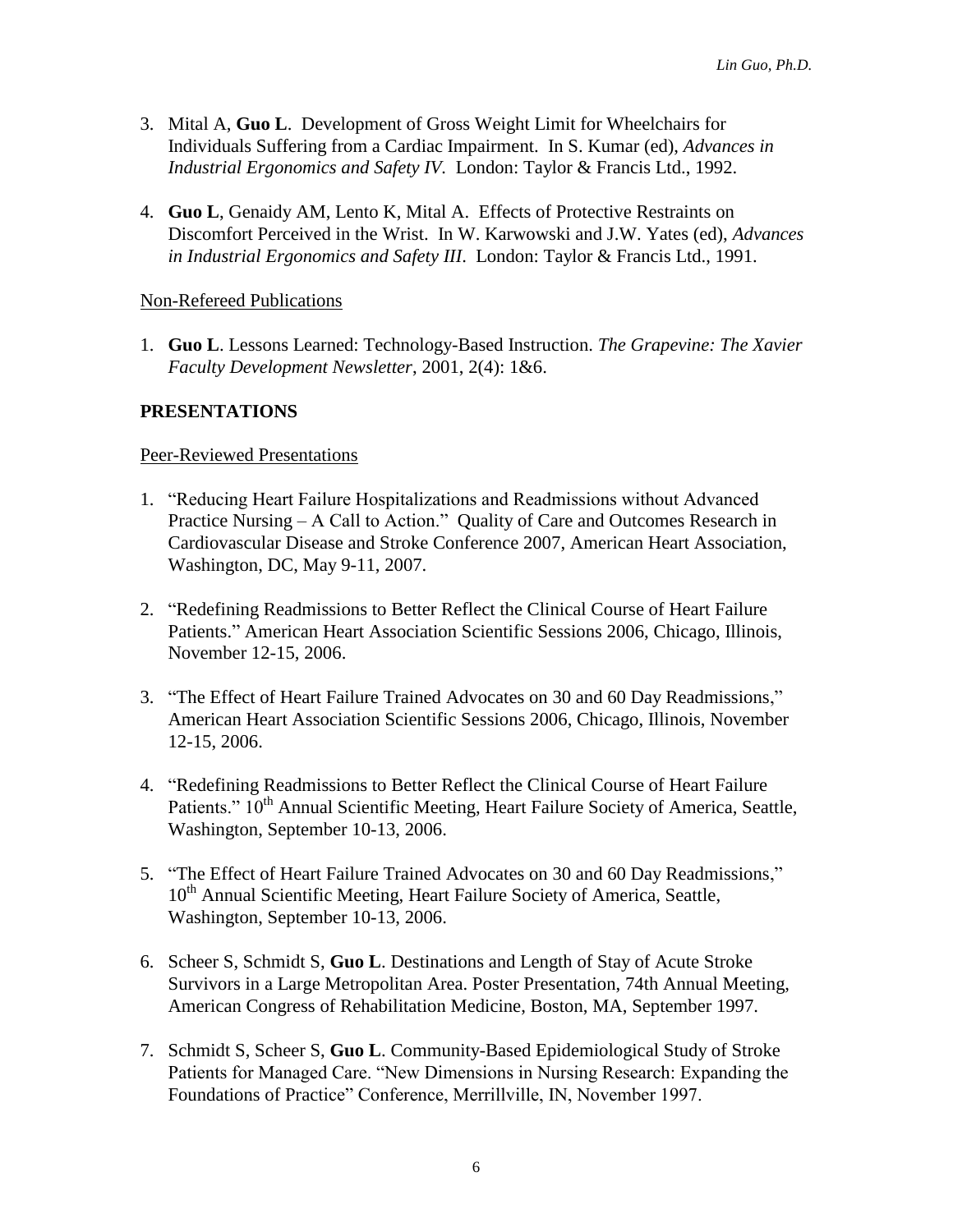- 8. Ludke RL, Booth BM, **Guo L**. Early Hospital Readmissions and Premature Discharge. 11th Annual Symposium, The Center for Clinical Quality Evaluation, Arlington, VA, November 1996.
- 9. Ludke RL, Booth BM, **Guo L**. Early Hospital Readmissions and PRO Quality Indicators. 13th Annual Meeting, Association for Health Services Research and Foundation for Health Services Research, Atlanta, GA, June 1996.

#### Invited Presentations

- 1. "Data Analysis in Healthcare", Ethicon, Cincinnati, Ohio. 2013.
- 2. "Quality Improvement Techniques in the US Healthcare Organizations" Opening Ceremony of Training Program for Hospital Administrators. Zhongshan City, Guangdong Province, the People's Republic of China. July 27, 2008.
- 3. "Introduction to the US Healthcare System" Sichuan Provincial Government Administration Delegation of China, Xavier University. 2006.
- 4. "Introduction to the US Healthcare System" Hunan Provincial Government Administration Delegation of China, Xavier University. 2005.
- 5. "Quality Improvement in the US Healthcare Organizations, Part 2" Lithuania, 2004.
- 6. "Quality Improvement in the US Healthcare Organizations, Part 1" Lithuania, 2003.
- 7. "Comparison of Stroke Rehabilitation Outcomes and Cost between Long Term Care Facility and Rehabilitation Hospital," 35<sup>th</sup> Annual Meeting, Society for Epidemiologic Research, Palm Desert, California, June 18-21, 2002.
- 8. "Development and Application of a Regional Health Status Indicator Database," AUPHA Annual Conference, Los Angles, CA, 2000.
- 9. "Health Indicators for Southwest Ohio Counties," Southwest Ohio Health Data Outreach Workshop, Cincinnati, OH, 2000.
- 10. "Health Indicators for Northern Kentucky Counties," Northern Kentucky Health Data Outreach Workshop, Cincinnati, OH, 2000.
- 11. "Obstacles and Opportunities for Trade Between Mainland China and Businesses in the Greater Cincinnati Area," Annual Meeting, Ohio Association of Economists and Political Scientists, 1998.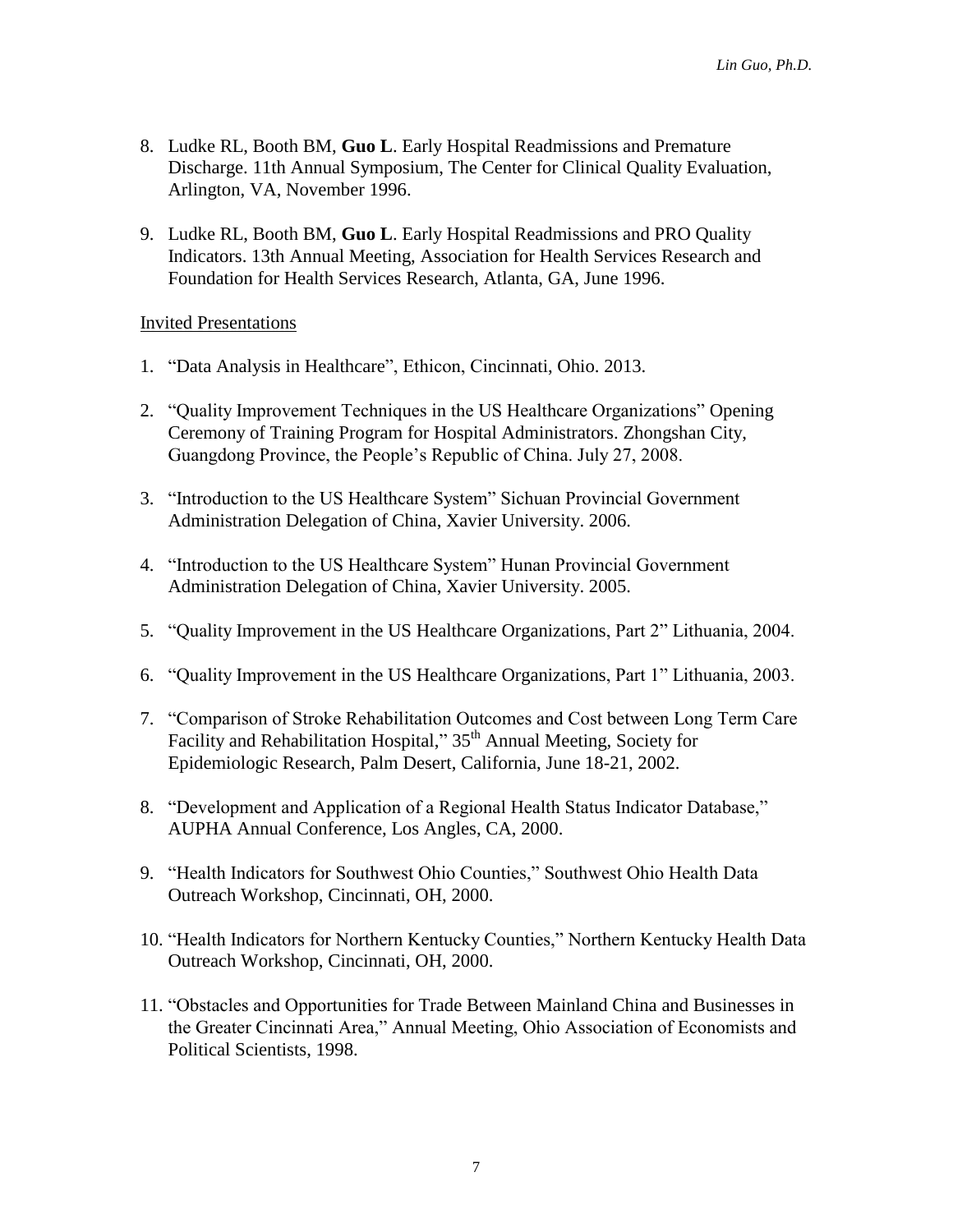- 12. "Stroke Victims: A Community-Based Study", Junior Faculty Forum, Xavier University, 1997,
- 13. "Early Hospital Readmissions and Premature Discharge", the 11th Annual Symposium, the Center for Clinical Quality Evaluation, Arlington, VA, 1996.
- 14. "Introduction to Ergonomics", China Science Academy, Guangdong Branch, Guangzhou, PR China, 1995.
- 15. "Protective Equipment", The 63rd All-Ohio Safety & Health Congress & Exhibit, Columbus, OH, 1993.
- 16. "Ergonomic Risk Assessment: A Case Study", The 62nd All-Ohio Safety & Health Congress & Exhibit, Cincinnati, OH, 1992.
- 17. "Macroscopic Ergonomic Risk Assessment", Ergonomic Risk Assessment Seminar in Industry: The What, Why and How, Houston, TX, 1992.
- 18. "Effects of Protective Restraints on Discomfort Perceived in the Wrist", Annual International Industrial Ergonomics and Safety Conference'91, Lake Tahoe, NE, 1991.

# **ARTICLE REVIEWS**

The peer-reviews of the following articles were conducted upon the requests of editors.

- 1. Consequences of the Uninsured: Hospital, Health Center Costs and Avoidable Hospitalizations. *Journal of Health Care for the Poor and Underserved*, 2006.
- 2. Sarac I, Bagaric I, Oreskovic S, Reamy J, Lang S. Physician Requirements for the Croat Population in Bosnia and Herzigovina. *Croatian Medical Journal*, 1997, 38(2): 83-87.

# **GRANTS**

- 1. "Referrals in Point-of-Service Plan." Funded by Arlinghaus Research Grant. 2002.
- 2. "Comparison of Stroke Rehabilitation Outcomes and Cost between Long Term Care Facility and Rehabilitation Hospital." Funded by the Educational Foundation of Ohio Health Care Association. 2001.
- 3. "Success Factors of Ethics Committees." Funded by Arlinghaus Research Grant. 2000.